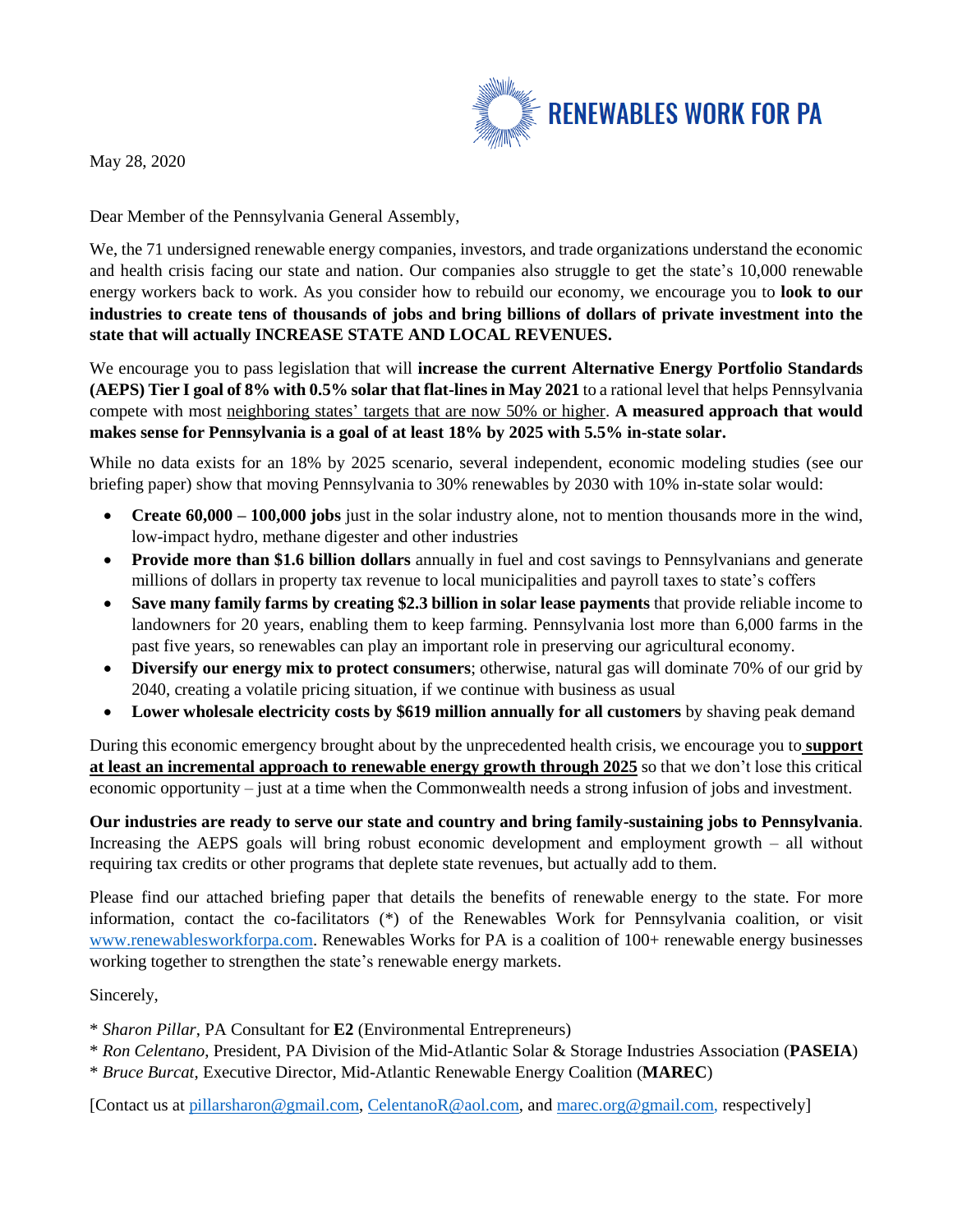| <b>Name</b>            | <b>Position</b>                                    | <b>Company/Organization</b>                               |
|------------------------|----------------------------------------------------|-----------------------------------------------------------|
| Andrew Gohn            | Eastern Region Director of State<br><b>Affairs</b> | American Wind Energy Association<br>(AWEA)                |
| Sean Gallagher         | Vice President of State Affairs                    | <b>Solar Energy Industries Association</b><br>(SEIA)      |
| Annika Colston         | President and Founder                              | <b>AC Power</b>                                           |
| Donald Zimmerman       | President / CEO                                    | Alder Energy Systems, LLC                                 |
| Chris Fraga            | Founder & CEO                                      | <b>Alternative Energy Development Group</b><br><b>LLC</b> |
| Bryan Wehler           | <b>CEO</b>                                         | ARM Group Enterprises Inc.                                |
| Kevin A. Lynch         | Managing Director, External<br><b>Affairs</b>      | Avangrid                                                  |
| Giovanni Dubon         | <b>Energy Policy Analyst</b>                       | BayWa r.e.                                                |
| <b>Josh Beck</b>       | Managing Director & CIO                            | <b>BCI</b> Technology Investments                         |
| Ben Zook               | Innovator                                          | <b>Belmont Solar</b>                                      |
| <b>James Noden</b>     | <b>CEO</b>                                         | BrightEye Solar, LLC                                      |
| Jon Sohn               | Director of Government Relations,<br>U.S.          | <b>Capital Power</b>                                      |
| Ron Celentano          | <b>Solar PV Industry Consultant</b>                | <b>Celentano Energy Services</b>                          |
| <b>Jack Barnett</b>    | President                                          | Clean Energy Cooperative Inc.                             |
| Chris Mejia            | Founder                                            | <b>Consolidated Solar LLC</b>                             |
| Matt Tripoli           | Director, Project Development                      | CS Energy                                                 |
| <b>Carson Weinand</b>  | Project Developer                                  | <b>CVE North America</b>                                  |
| <b>Brett Thibodeau</b> | President                                          | Dynamic Energy Solutions, LLC                             |
| Michael Pitcavage      | <b>CEO</b>                                         | Endless Mountains Water & Energy<br>Services LLC          |
| Joe Morinville         | President                                          | Energy Independent Solutions, LLC                         |
| Suparna Kadam          | <b>Business Development Director</b>               | EnterSolar                                                |
| <b>Andrew Porter</b>   | <b>Solar Sales</b>                                 | Envinity, Inc.                                            |
| Wes Checkeye           | Owner                                              | <b>Evoke Solar</b>                                        |
| Dara Bortman           | <b>Sr VP Marketing/Sales</b>                       | <b>Exact Solar</b>                                        |
| Colin Meehan           | Director, Regulatory & Public<br><b>Affairs</b>    | <b>First Solar</b>                                        |
| <b>James Atkins</b>    | Co-founder                                         | <b>First State Solar Partners</b>                         |
| <b>Michael Boches</b>  | <b>Chief Executive Officer</b>                     | Geoscape Solar                                            |
| Dale Perry             | Project Manager                                    | G.G.E., Inc.                                              |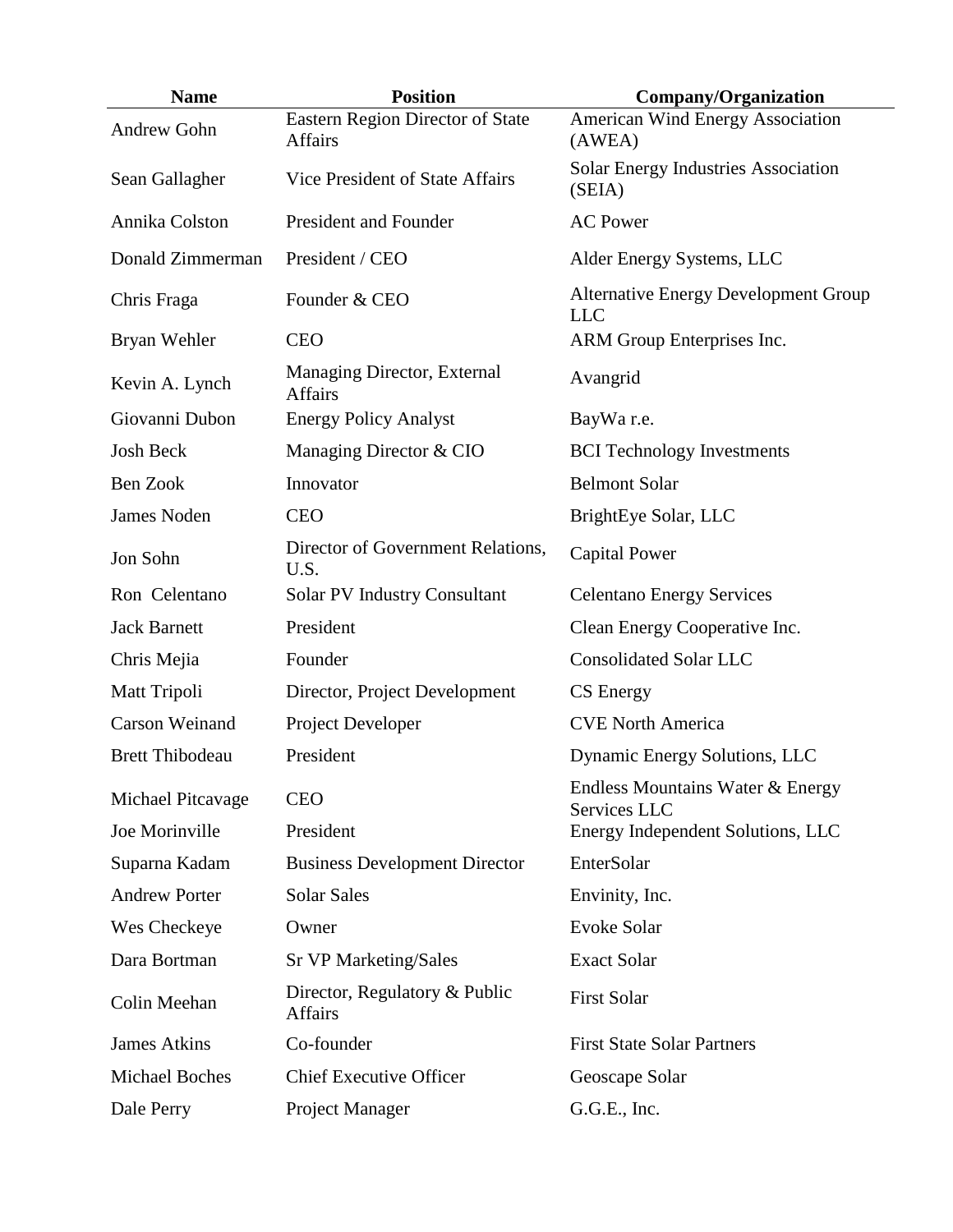| <b>Name</b>             | <b>Position</b>                                                                | <b>Company/Organization</b>                 |
|-------------------------|--------------------------------------------------------------------------------|---------------------------------------------|
| <b>Charles Silio</b>    | Partner                                                                        | Glidepath Ventures, LLC                     |
| Eric Dornfeld           | President, Green Power Energy                                                  | <b>Green Power Energy</b>                   |
| Ryan J Vesely           | President                                                                      | Green Solar Systems LLC                     |
| Doug Neidich            | <b>CEO</b>                                                                     | GreenWorks Development                      |
| <b>Ethan Case</b>       | Vice President of Policy                                                       | <b>Heelstone Energy</b>                     |
| Keith Peltzman          | President                                                                      | Independence Solar                          |
| Craig Sundstrom         | Director, Government and<br><b>Regulatory Affairs</b>                          | <b>Innogy Renewables US</b>                 |
| <b>Brice Leconte</b>    | Founder                                                                        | iUnit                                       |
| Jeff Szczepanski        | <b>Sales Manager</b>                                                           | JinkoSolar (U.S.)                           |
| Dylan Kautz             | VP of Operations                                                               | <b>KC</b> Green Energy                      |
| Mark Phelan             | Manager, Business Development                                                  | <b>Liberty Power</b>                        |
| Angelo Melasecca        | Owner                                                                          | Melasecca Electric & General<br>Contracting |
| Cyrus Tashakkori        | President                                                                      | <b>Open Road Renewables</b>                 |
| Joseph Coyle            | Owner                                                                          | Open Sky Energy                             |
| <b>Ryan Barnett</b>     | Sr. Director - Policy & Markets                                                | Palmetto Clean Technology                   |
| <b>Steve Levitas</b>    | Senior Vice President for Strategic<br>Initiatives                             | <b>Pine Gate Renewables</b>                 |
| Paul McLean             | Director                                                                       | <b>Pro-Tech Energy Solutions</b>            |
| Kevin Wright            | President                                                                      | ProtoGen, Inc.                              |
| Jim Kurtz               | President                                                                      | <b>RER Energy Group</b>                     |
| Kevin Gresham           | Senior Vice President for<br>Government Relations & External<br><b>Affairs</b> | <b>RWE Renewables</b>                       |
| Ray Roth                | <b>Chief Operating Officer</b>                                                 | <b>Saturn Power</b>                         |
| Mike Carnahan           | <b>General Manager</b>                                                         | <b>Scalo Solar Solutions</b>                |
| <b>Jack Copus</b>       | Development - Partner                                                          | <b>SGC Power</b>                            |
| Douglas Berry           | <b>CEO</b>                                                                     | Solar Renewable Energy, LLC                 |
| <b>Todd Baylson</b>     | Partnerships                                                                   | <b>Solar States</b>                         |
| <b>Greg Winks</b>       | <b>Managing Member</b>                                                         | Solbridge Energy Advisors, LLC              |
| Andrew Williams,<br>Esq | <b>Regulatory Affairs, Energy</b><br>Infrastructure & Markets                  | SolSystems                                  |